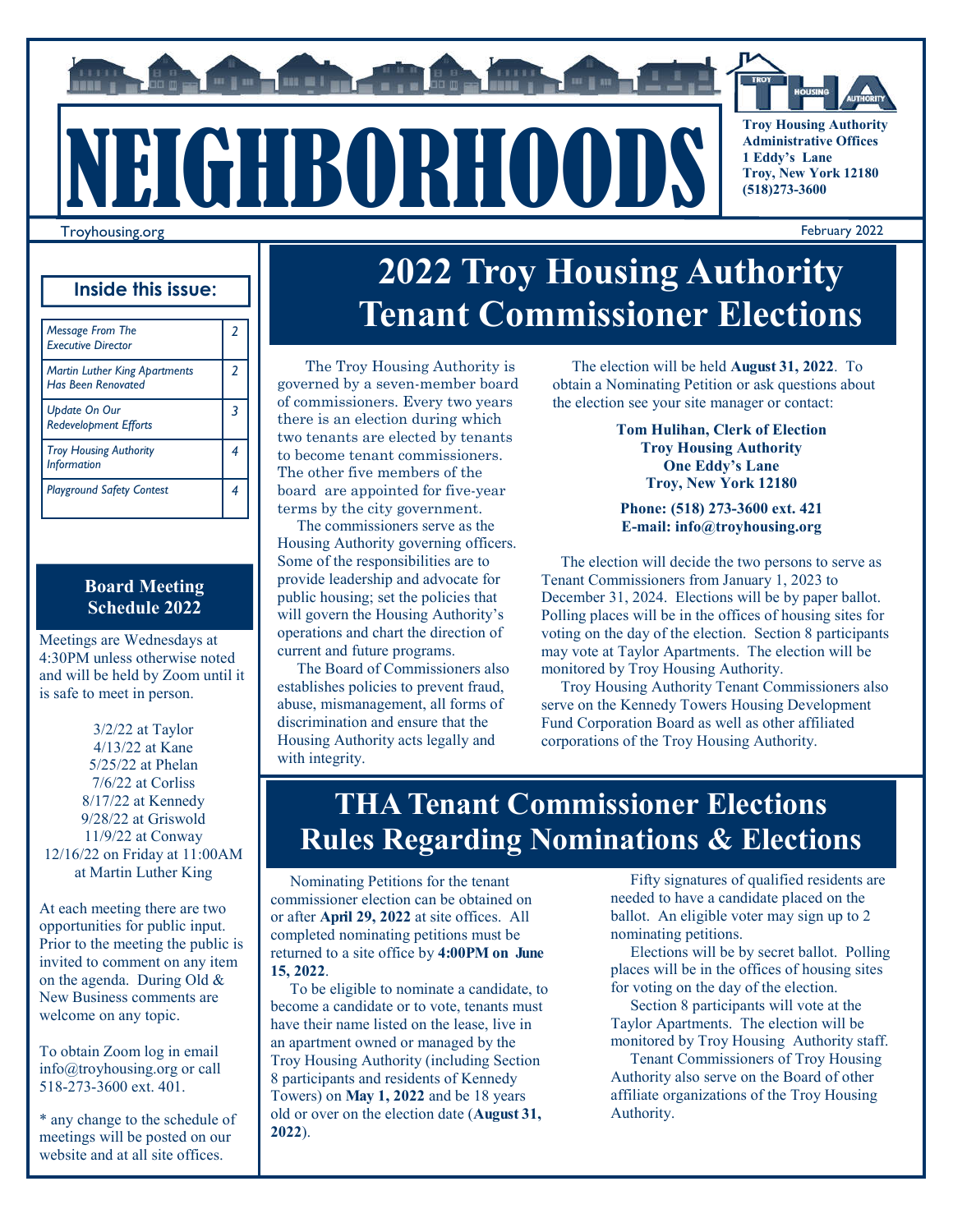FEBRUARY 2022

### **From the desk of the Executive Director**  Deborah A. Witkowski

 Living through the Covid-19 pandemic and overseeing the operations of the Troy Housing Authority has been an experience I did not expect when I became Executive Director. We had to change the way we do things by take extra safety precautions (like wearing masks, socially distancing, and using hand sanitizer and disinfectants).

 Through all of this the staff, residents and partner organizations of the Troy Housing Authority have consistently exceeded my expectations. When materials like masks and hand sanitizer were in short supply our staff found ways to get these materials. This included one of our board members taking time to sew face masks when none were initially available. Disinfecting work was immediately added to our day to day activities and continues to today. We have learned to do things differently that will continue into the future.

 When schools had to close down, and kids were going without the breakfast and lunch programs they had at school, the Boys and Girls Club of the Capital Area began providing meals to kids at all of our sites along with educational resources. Our partners at The Ark and YMCA also provided outreach educational activities. Our senior citizens were not forgotten as the Regional Food Bank of Northeastern New York and other community agencies began Pop Up Pantries and home delivered groceries for those who were homebound or too vulnerable to go to the supermarket.

 When vaccines became available our friends at St. Peter's Health Partners, Rensselaer County and several local drug stores began having vaccine clinics at our sites. We recently offered booster shots with help from John McDonald at Marra's Pharmacy.

 Through all this Troy Housing Authority never slowed down in our efforts to give our tenants the best housing possible. Even during the pandemic we were able to complete renovations at the Martin Luther King Apartments. Improvements were also made at Kennedy Towers and Kane Apartments, Work is now being planned for Conway Court, Taylor Apartments, Fallon Apartments, Griswold Heights, Corliss Park, Grand Street Apartments, Phelan Court and Sweeney Apartments. You can read about this work elsewhere in this newsletter.

 I hope that you are as impressed as I am in all of the accomplishments of our staff and partners as you read this newsletter.

Deborah A. Witkowski,

#### Executive Director

### **Martin Luther King Apartments Renovations Are Completed**

With the help of Beacon Communities, and an impressive design team led by RIDA Architecture, the transformation of the Martin Luther King Apartments has been completed. All apartments and building exteriors were renovated and a new community center, The Lodge, was built with state of the art features. Rather than tell you about it we decided to impress you with a photo collage. We hope you like it. You can also read about our other renovation projects on page 3.

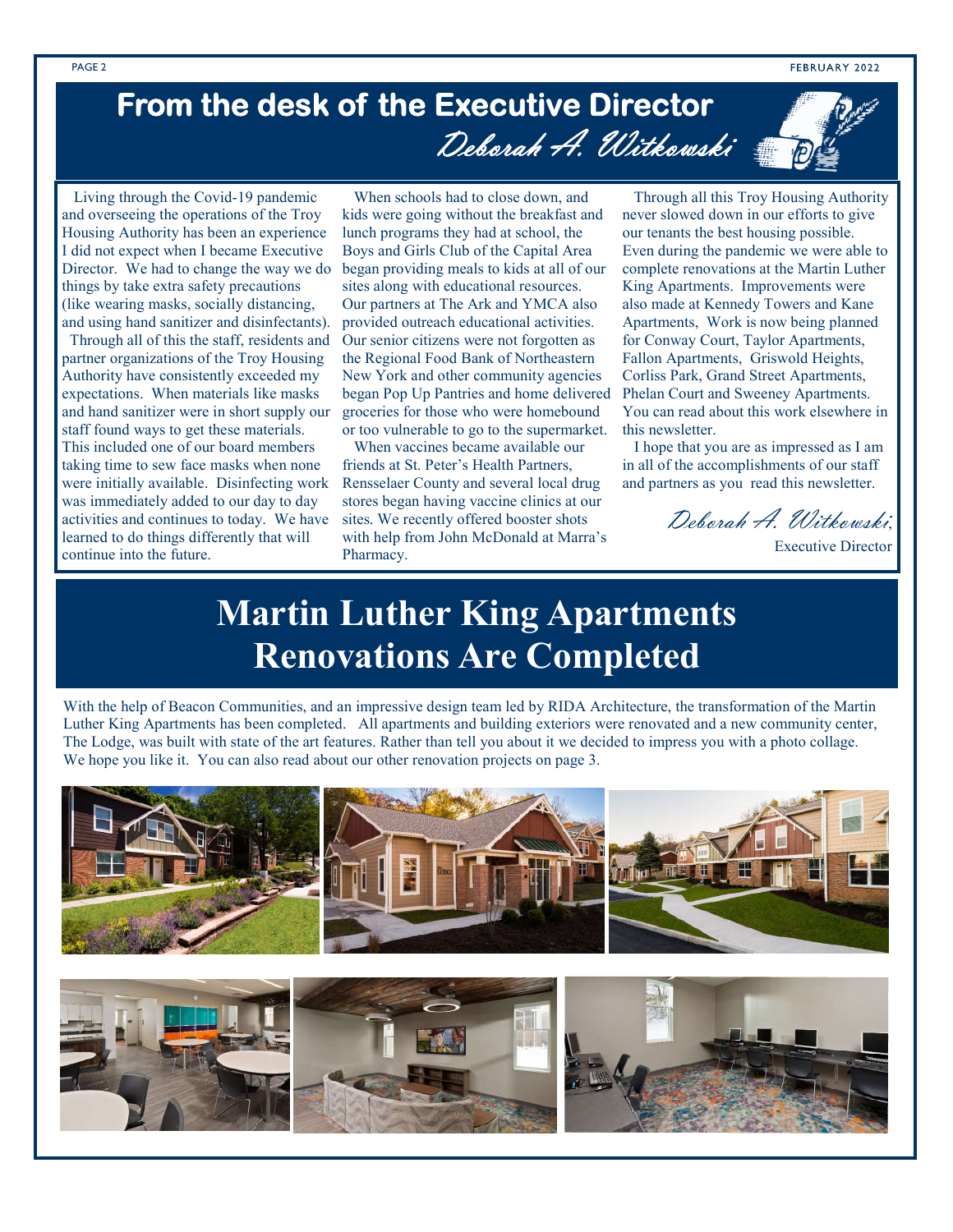#### **Updates on Renovations and Redevelopment Activities**

Over the past year all of the apartments at Kane Apartments were upgraded with new kitchen cabinets, bathroom fixtures and flooring. Each apartment took 2 to 3 days to complete. Tenants were provided temporary accommodations and their belongings were professionally moved and returned so that all the work could be completed. The process went very smoothly and everyone was satisfied with the results. Plans are now in place for similar work to begin at Conway Court.

#### **Kennedy Towers**

 New carpeting and flooring has been installed in hallways and common areas throughout the building. New walking paths, seating areas and gardening areas were created on the Terrace level. The gardening program was significantly expanded and now includes many gardeners. Raised flower beds were added so that everyone could participate.

#### **Fallon Apartments**

 Plans are also being developed with Beacon Communities to redevelop the Fallon Apartments. Beacon Communities had recently worked with us on the revitalization of Martin Luther King Apartments. This included reducing the number of apartments at Martin Luther King. Eight Apartments were relocated to become the Guenette Apartments. Twenty-one additional apartments will be included in the redevelopment of Fallon Apartments. Current plans involve demolishing the existing apartments and creating new buildings that better match the positive features of the surrounding neighborhood. Improved outdoor space will include more greenspace, a new playground, access to a bike and walking trail that will run north to south along the Hudson River and parking closer to the apartment buildings. Upgrades will also be made to the Fallon Apartments Community Center which is used by the tenants of Fallon Apartments and the broader community.

 Plans are being developed this Spring and will include meetings with the Fallon Apartments tenants and the broader community. An application for funding will be issued later this year and, if successful, work will begin next year.

 Tenants will receive notices of all meetings and they will be posted on the Community Engagement page of the Troy Housing Authority website. To request information email info@troyhousing.org.

#### **Kane and Conway Taylor Apartments**

 Work with Pennrose, LLC has been continuing. Many meetings with tenants and the broader community have taken place. Funding has been received to tear down Taylor 1  $& 2$ . Designs for a new building on the site have been developed. The new building will have enough apartments so that tenants from Taylor  $3 \& 4$  can move to the new building. The ground floor of the new building will have a community room, fitness room, individual tenant storage and offices. Each apartment will have washers and dryers, dishwashers and tenant controlled heating and cooling. After the tenants have moved into the new building Taylor  $3 \& 4$  will be taken down and new buildings will be built. Taylor redevelopment is expected to occur around the same time as changes to the Congress Street Bridge. This will involve removal of the on and off ramps and creating a more traditional street corner. This will extend River Street and the Downtown business district further south. Better access to the river will also be accomplished with expanded parks and trails.

#### **Our Other Sites**

 Griswold Heights, Corliss Park, Grand Street Apartments, Phelan Court and Sweeney Apartments have not been left out of our revitalization efforts. In 2021Troy Housing Authority was awarded a New York State Preservation Opportunity Program (NYSPOP) grant through Enterprise Community Partners.

 The grant provided us with consultants from Duvernay + Brooks & Calogero Partners that helped us to develop a new master plan for funding renovations at the remaining sites in our portfolio. Since then we have engaged MDG Real Estate Partners to work with us on the redevelopment of these sites.

 Presently, preliminary evaluation and testing, along with a thorough analysis of existing conditions is being completed with funds provided through the NYSPOP grant. Once the analysis is completed staff from MDG and their design team will begin drafting preliminary plans for the renovations. These plans will then be presented to our residents and the broader community for review and comment.

 We expect to apply for funding later this year and begin to make improvements to the apartments, buildings and ground at Griswold Heights, Corliss Park, Grand Street Apartments, Phelan Court and Sweeney Apartments once the funds are received.